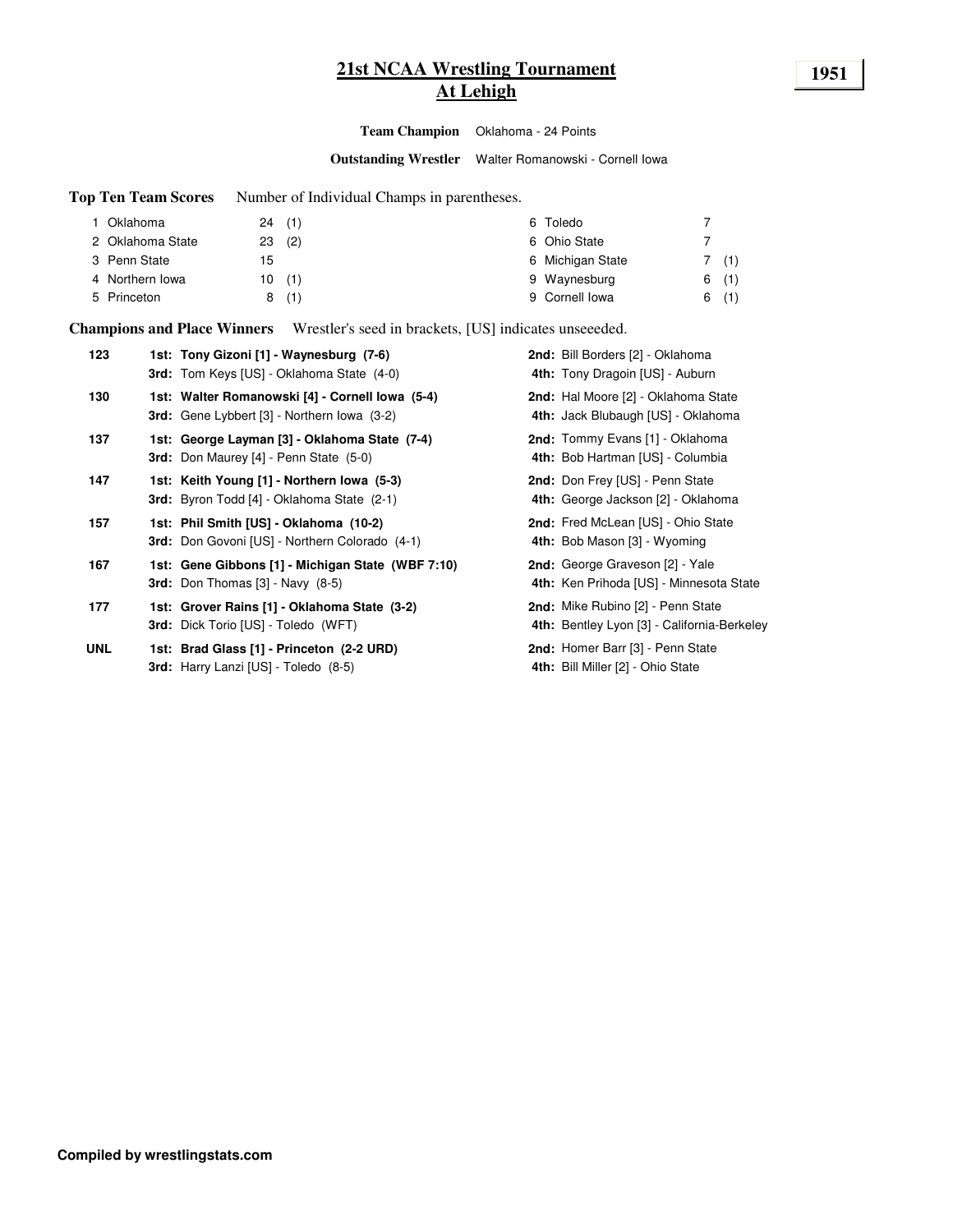| Tony Gizoni, Waynesburg [1]        | Tony Gizoni 4-2         |                        |                        |                   |
|------------------------------------|-------------------------|------------------------|------------------------|-------------------|
| Lou Tschirhart, Syracuse           |                         | Tony Gizoni 3-0        |                        |                   |
| Sam Coursen, Springfield           | Sam Coursen             |                        |                        | 123 Weight Class  |
| Bye                                |                         |                        |                        |                   |
| John Harrison, Northern Iowa       | John Harrison Fall 3:33 |                        | Tony Gizoni 3-0        |                   |
| Harold Klepfer, Carleton           |                         |                        |                        |                   |
| John Lee, Harvard                  | John Lee                | John Harrison 6-1      |                        |                   |
| Bye                                |                         |                        |                        |                   |
| Tom Keys, Oklahoma State           |                         |                        |                        | Tony Gizoni 3-0   |
| Jack Shire, Toledo                 | Tom Keys Fall 8:50      |                        |                        |                   |
| Manuel Macias, Iowa                |                         | Tom Keys 9-1           |                        |                   |
| <b>Bye</b>                         | <b>Manuel Macias</b>    |                        |                        |                   |
| George Kelly, Wyoming              |                         |                        | Tom Keys 4-2           |                   |
| Sam Carlo, SUNY-Cortland           | George Kelly 12-5       |                        |                        |                   |
| Robert Carlin, Indiana [4]         |                         | Robert Carlin 7-2      |                        |                   |
| Bye                                | <b>Robert Carlin</b>    |                        |                        |                   |
| Joe Kimura, San Francisco State    |                         |                        |                        | Tony Gizoni 7-6   |
| Bill Buckingham, Michigan State    | Joe Kimura Fall 8:19    |                        |                        |                   |
|                                    |                         | John Reese 7-6         |                        |                   |
| John Reese, Penn State             | John Reese              |                        |                        |                   |
| Bye                                |                         |                        | Mike Filipos 10-3      |                   |
| Mike Filipos, Lehigh [3]           | Mike Filipos 11-0       |                        |                        |                   |
| Thomas Woods, CCNY                 |                         | Mike Filipos 9-4       |                        |                   |
| Hisashi Watanabe, Washington State | Hisashi Watanabe        |                        |                        |                   |
| <b>Bye</b>                         |                         |                        |                        | Bill Borders 11-2 |
| Tony Dragoin, Auburn               | Tony Dragoin 4-0        |                        |                        |                   |
| William Cobb, Case-Western Reserve |                         | Tony Dragoin 5-4       |                        |                   |
| Bob Karns, Army                    | <b>Bob Karns</b>        |                        |                        |                   |
| Bye                                |                         |                        | Bill Borders Fall 2:37 |                   |
| Bill Borders, Oklahoma [2]         | Bill Borders Fall 6:29  |                        |                        |                   |
| James Fogarty, Hofstra             |                         |                        |                        |                   |
| Jim Shervanick, Millersville       | <b>Jim Shervanick</b>   | Bill Borders Fall 3:45 |                        |                   |
| Bye                                |                         |                        |                        |                   |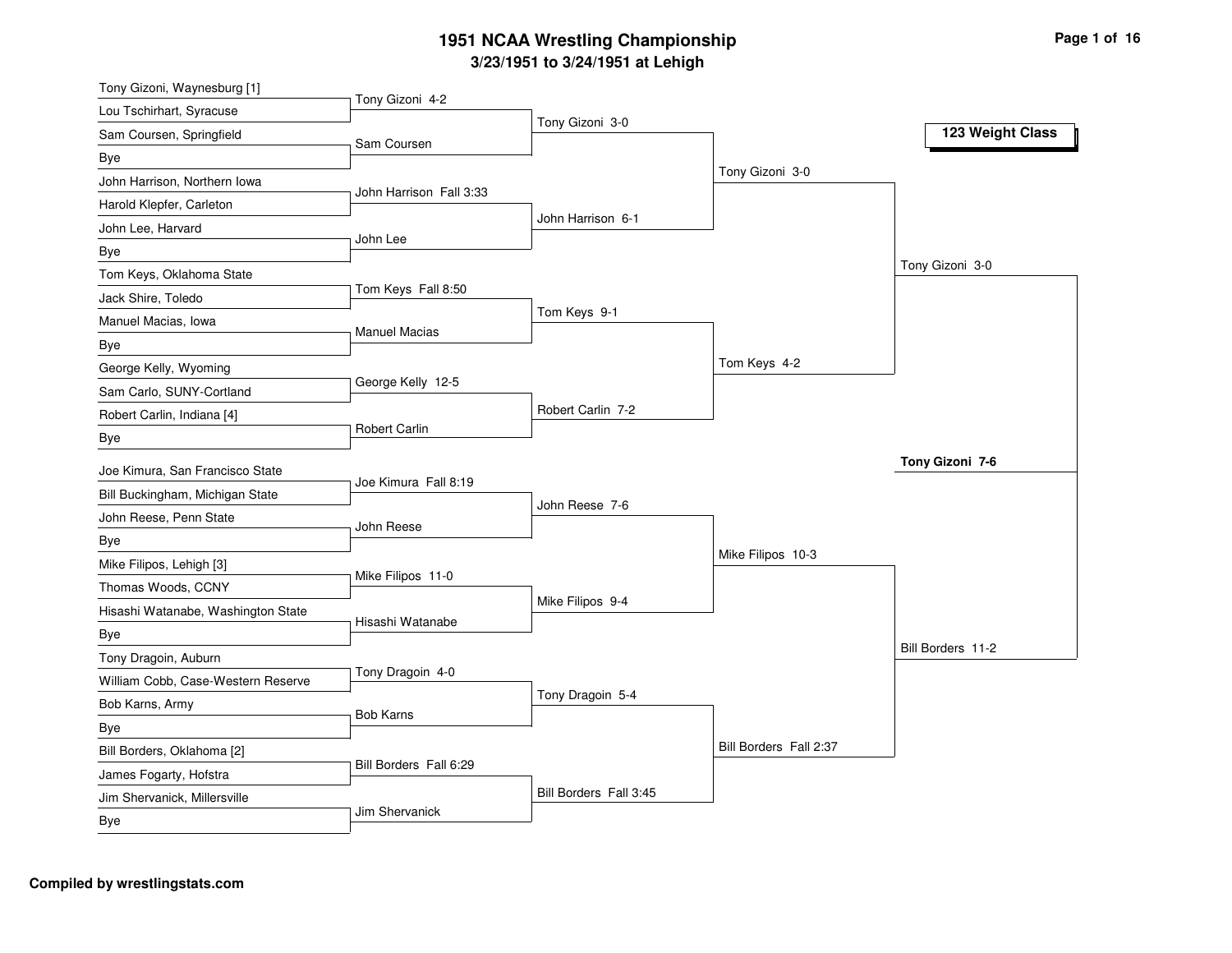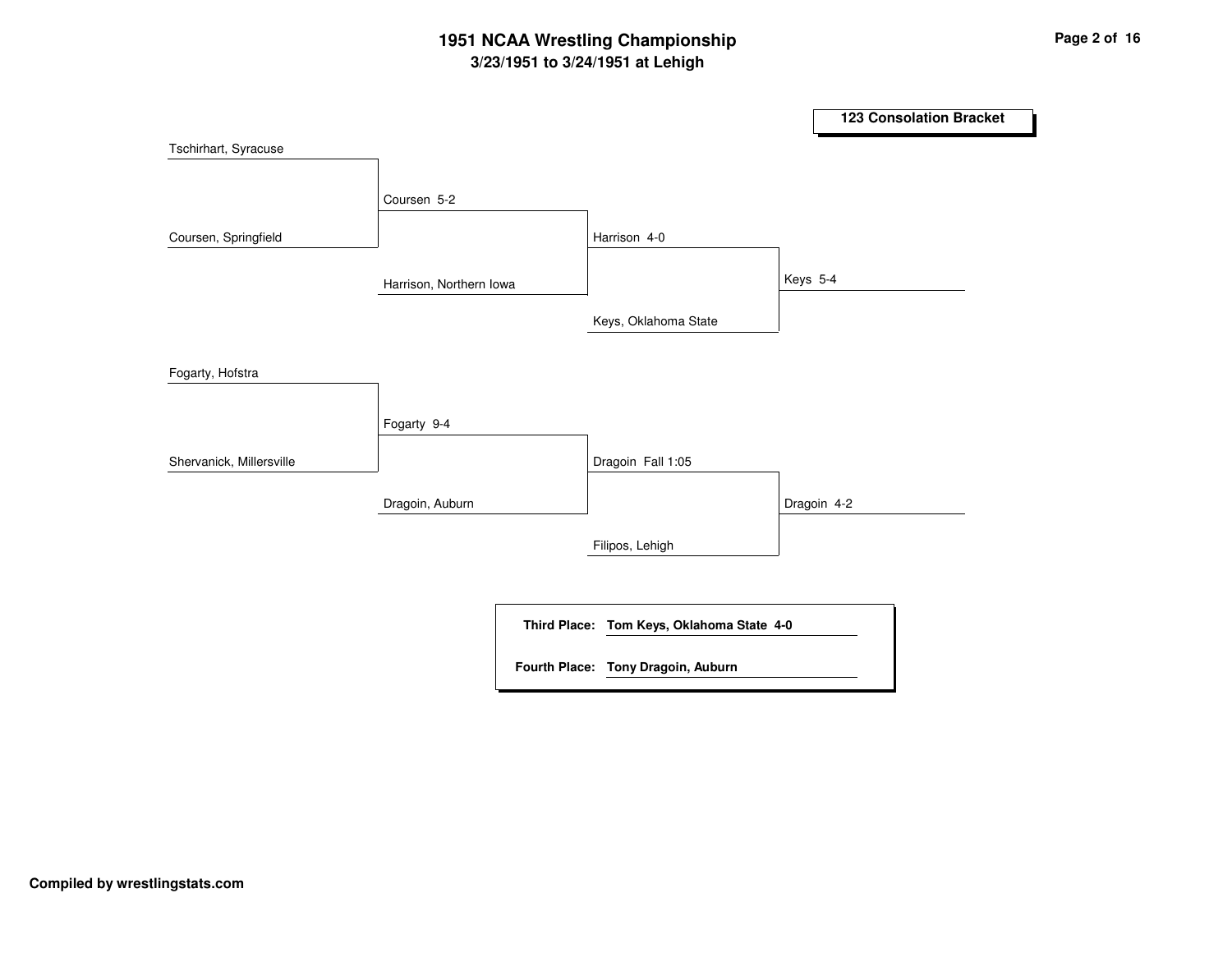|                                     | Hal Moore 8-4              |                       | 130 Weight Class      |
|-------------------------------------|----------------------------|-----------------------|-----------------------|
| David Kikuchi, California-Berkeley  |                            |                       |                       |
|                                     |                            | Hal Moore 7-2         |                       |
| Dean Harbold, Penn State            |                            |                       |                       |
|                                     | Richard Pickard RD         |                       |                       |
| Richard Pickard, Illinois           |                            |                       |                       |
|                                     |                            |                       | Hal Moore 8-3         |
| George Feuerbach, Lehigh            |                            |                       |                       |
|                                     | George Feuerbach Fall 8:06 |                       |                       |
| Gene Craven, Davidson               |                            |                       |                       |
|                                     |                            | Gene Lybbert 9-5      |                       |
| John Heacock, Lock Haven            |                            |                       |                       |
|                                     | Gene Lybbert 10-5          |                       |                       |
| Gene Lybbert, Northern Iowa [3]     |                            |                       |                       |
|                                     |                            |                       | Walter Romanowski 5-4 |
| George Lewis, Waynesburg [1]        |                            |                       |                       |
|                                     | George Lewis 7-1           |                       |                       |
| Bill Donecho, Springfield           |                            |                       |                       |
|                                     |                            | George Lewis 10-4     |                       |
| Phil Duggan, Iowa                   |                            |                       |                       |
|                                     | Phil Duggan 8-7            |                       |                       |
| Bob Gerbino, Syracuse               |                            |                       |                       |
|                                     |                            |                       | Walter Romanowski RD  |
| Jack Blubaugh, Oklahoma             |                            |                       |                       |
| Harold Miller, Pittsburgh           | Jack Blubaugh 11-3         |                       |                       |
|                                     |                            |                       |                       |
|                                     |                            | Walter Romanowski 8-7 |                       |
| George Mills, Hofstra               |                            |                       |                       |
|                                     | Walter Romanowski 7-0      |                       |                       |
| Walter Romanowski, Cornell Iowa [4] |                            |                       |                       |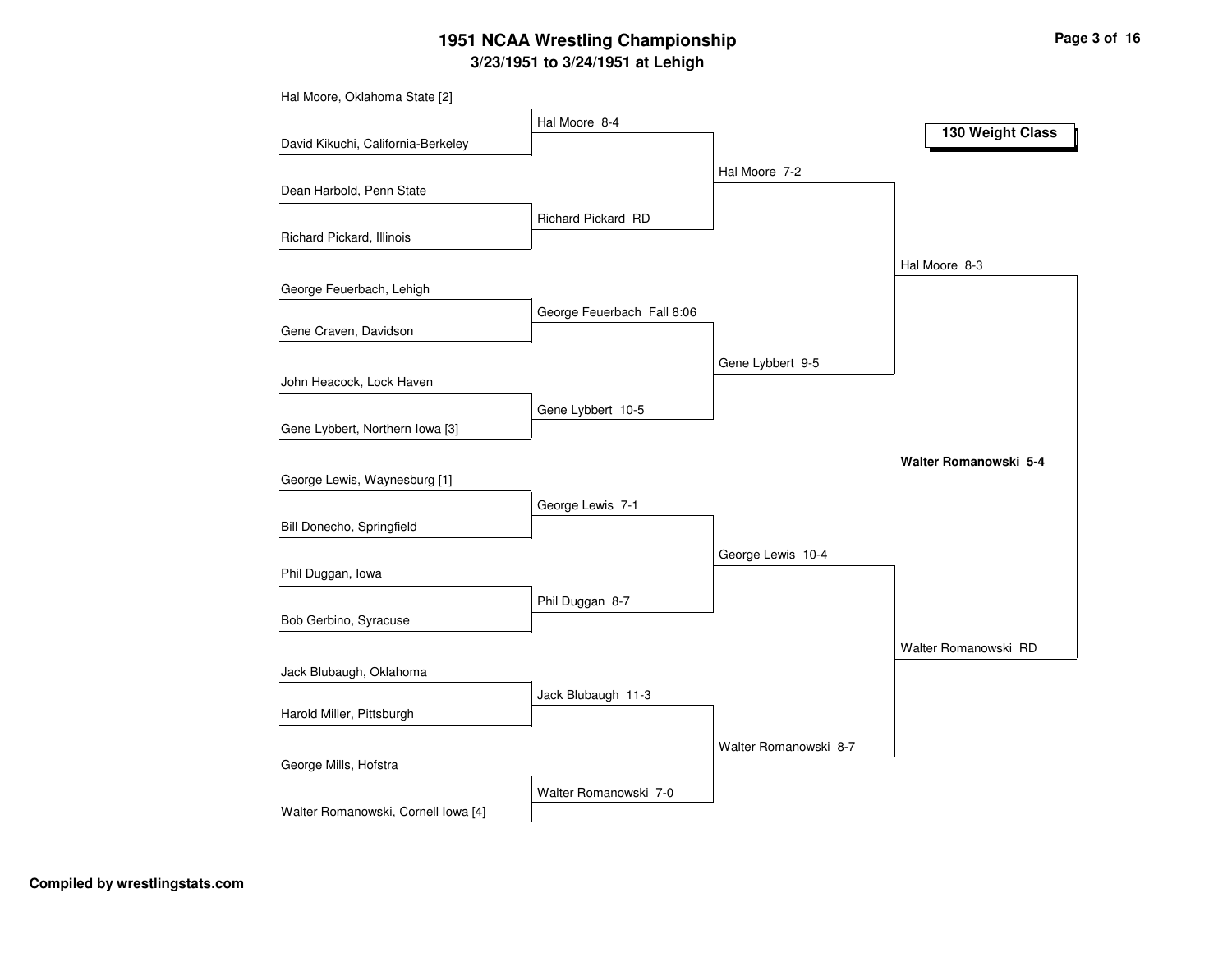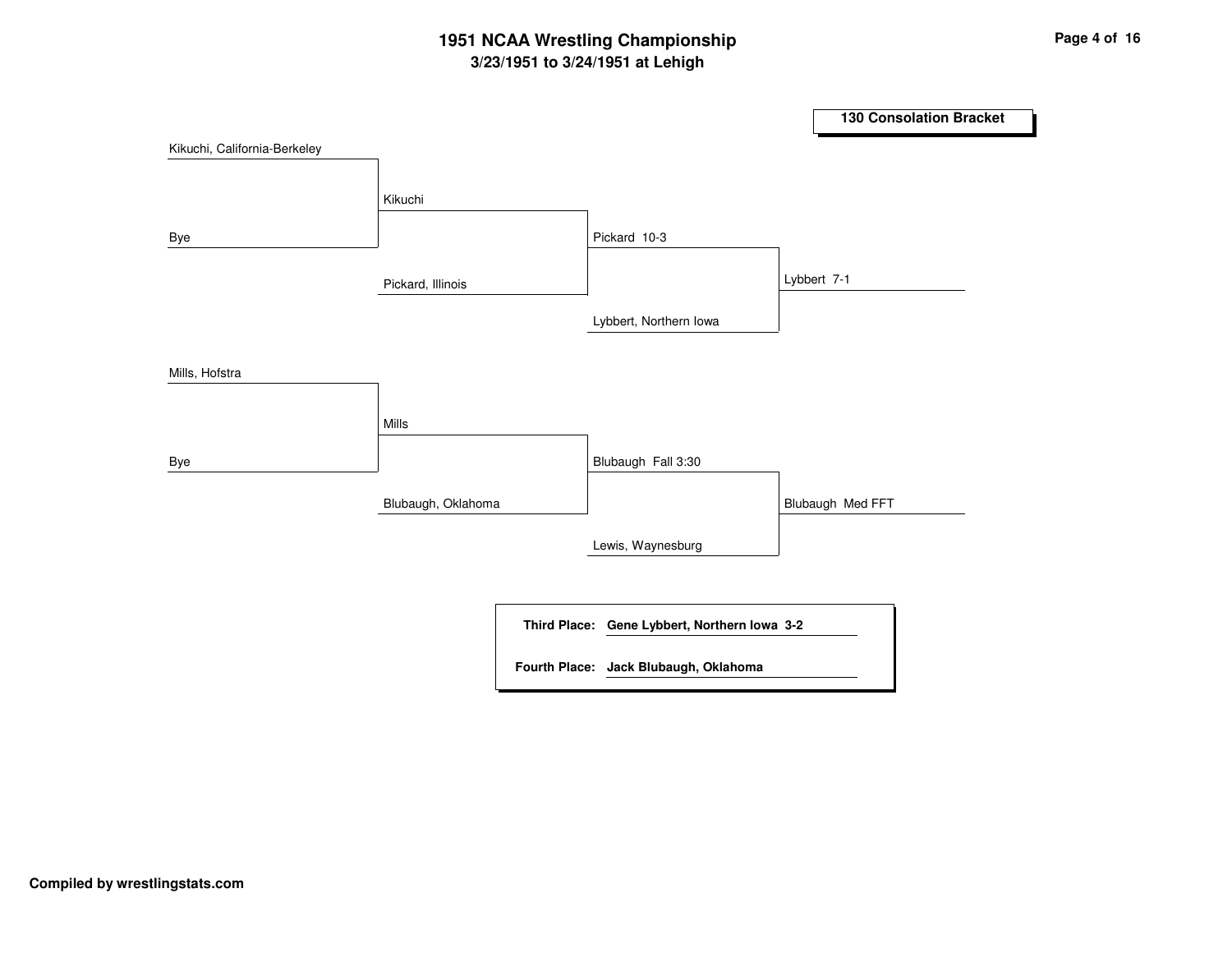| Tommy Evans, Oklahoma [1]         |                        |                         |                       |                         |
|-----------------------------------|------------------------|-------------------------|-----------------------|-------------------------|
| Rudy Enders, Hofstra              | Tommy Evans Fall 5:57  |                         |                       |                         |
| John Campbell, St. Ambrose        | John Campbell          | Tommy Evans Fall 6:58   |                       | 137 Weight Class        |
| Bye                               |                        |                         |                       |                         |
| Bill Carlisle, Lehigh             | <b>Bill Carlisle</b>   |                         | Tommy Evans Fall 4:37 |                         |
| Bye                               |                        |                         |                       |                         |
| George Irvin, Davidson            | George Irvin           | Bill Carlisle Fall 5:23 |                       |                         |
| Bye                               |                        |                         |                       |                         |
| Leo Ballinger, Wyoming            |                        |                         |                       | Tommy Evans RD          |
| Bye                               | Leo Ballinger          |                         |                       |                         |
| Bob Bury, Syracuse                | Bob Bury               | Leo Ballinger RD        |                       |                         |
| Bye                               |                        |                         |                       |                         |
| Bill Van Gilder, Cornell          |                        |                         | Don Maurey 5-4        |                         |
| Bye                               | <b>Bill Van Gilder</b> |                         |                       |                         |
| Don Maurey, Penn State [4]        |                        | Don Maurey 11-6         |                       |                         |
| Bye                               | Don Maurey             |                         |                       |                         |
| Joe McKim, California-Berkeley    |                        |                         |                       | George Layman 7-4       |
| Bye                               | Joe McKim              |                         |                       |                         |
| George Layman, Oklahoma State [3] |                        | George Layman 7-0       |                       |                         |
| Bye                               | George Layman          |                         |                       |                         |
| Clyde Bean, Northern Iowa         |                        |                         | George Layman 10-3    |                         |
| <b>Bye</b>                        | Clyde Bean             |                         |                       |                         |
| Len DeAugustino, Lock Haven       |                        | Len DeAugustino 4-1     |                       |                         |
| Bye                               | Len DeAugustino        |                         |                       |                         |
| Joe DiBello, Michigan State       |                        |                         |                       | George Layman Fall 8:58 |
| Bye                               | Joe DiBello            |                         |                       |                         |
| Bob Hartman, Columbia             |                        | Bob Hartman 8-2         |                       |                         |
| Bye                               | <b>Bob Hartman</b>     |                         |                       |                         |
| Mays, Millersville                |                        |                         | Bob Hartman 9-4       |                         |
| Bye                               | Mays                   |                         |                       |                         |
|                                   |                        |                         |                       |                         |
| Charles Farina, Purdue [2]        | Charles Farina         | Charles Farina 8-3      |                       |                         |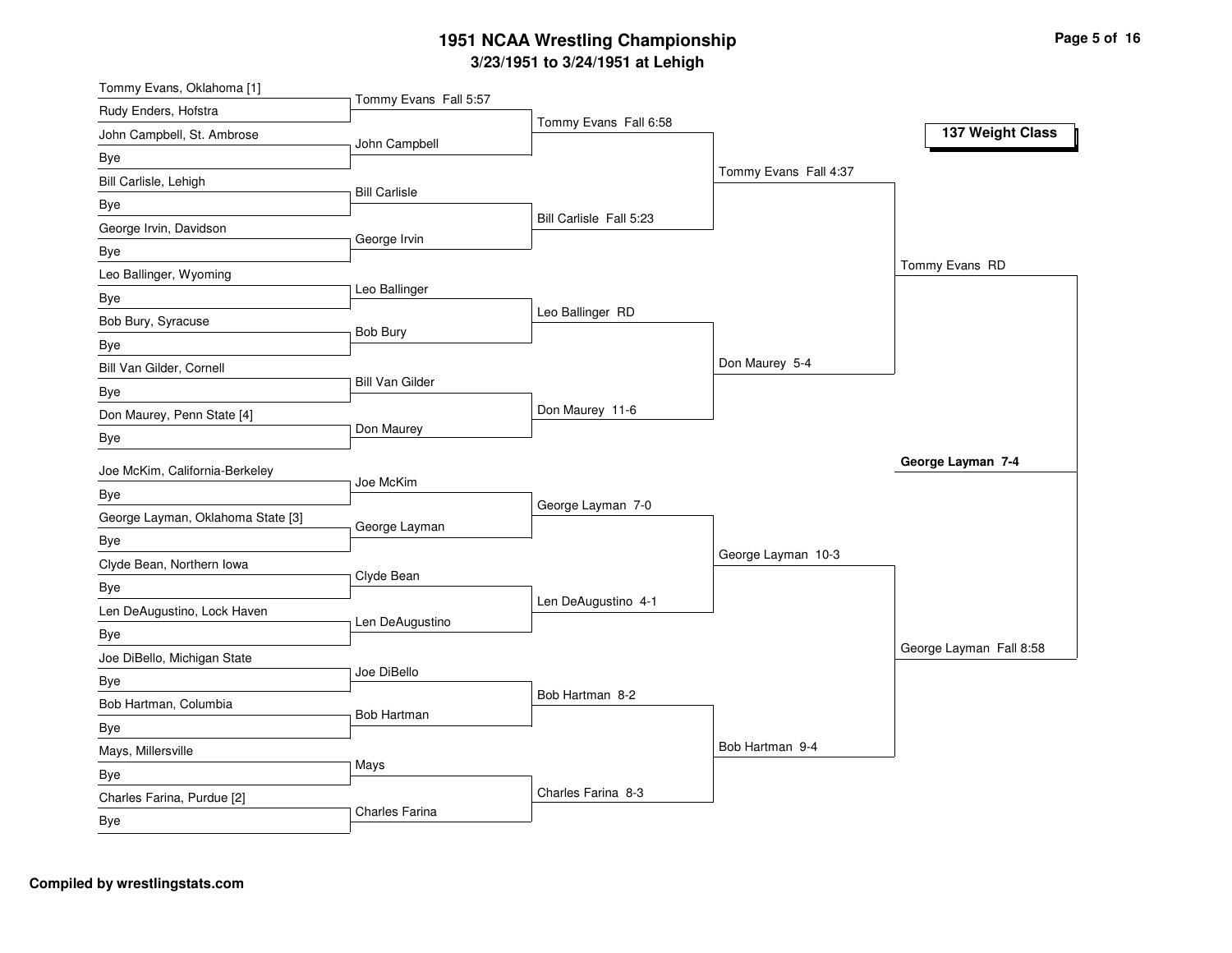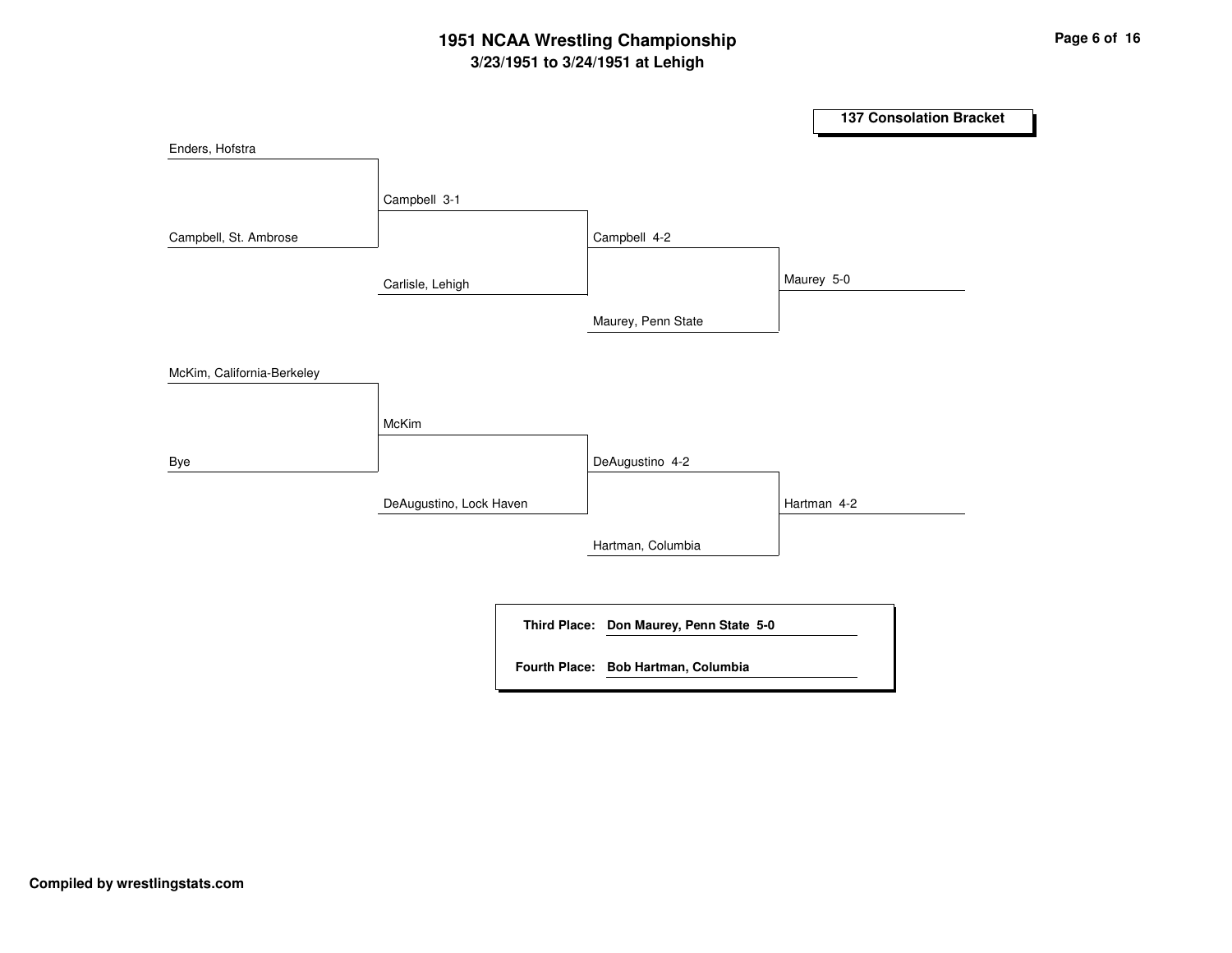| Keith Young, Northern Iowa [1]     | Keith Young Fall 5:38  |                        |                     |                  |
|------------------------------------|------------------------|------------------------|---------------------|------------------|
| Gene Manfrini, Columbia            |                        | Keith Young 8-3        |                     |                  |
| Robin Baker, Auburn                | Robin Baker            |                        |                     | 147 Weight Class |
| Bye                                |                        |                        |                     |                  |
| John Mahoney, Lehigh               |                        |                        | Keith Young 5-4     |                  |
| <b>Bye</b>                         | John Mahoney           |                        |                     |                  |
| Richard Colston, St. Ambrose       |                        | John Mahoney Fall 4:36 |                     |                  |
| <b>Bye</b>                         | <b>Richard Colston</b> |                        |                     |                  |
| Bryce Keough, Ohio State           |                        |                        |                     | Keith Young 5-2  |
| Bye                                | Bryce Keough           |                        |                     |                  |
| Earl Courtright, Toledo            | Earl Courtright        | Bryce Keough 6-2       |                     |                  |
| Bye                                |                        |                        |                     |                  |
| Thomas Dierauf, Rutgers            |                        |                        | Byron Todd 7-4      |                  |
| <b>Bye</b>                         | <b>Thomas Dierauf</b>  |                        |                     |                  |
| Byron Todd, Oklahoma State [4]     |                        | Byron Todd Fall 5:35   |                     |                  |
| Bye                                | <b>Byron Todd</b>      |                        |                     |                  |
| Frank Bettucci, Cornell [3]        |                        |                        |                     | Keith Young 5-3  |
| <b>Bye</b>                         | Frank Bettucci         |                        |                     |                  |
| Sam Keiter, Carleton               |                        | Frank Bettucci 8-0     |                     |                  |
| Bye                                | Sam Keiter             |                        |                     |                  |
| Ray Johnson, Cornell Iowa          |                        |                        | Frank Bettucci 11-8 |                  |
|                                    | Ray Johnson            |                        |                     |                  |
| Bye                                |                        | Ed Closs Fall 5:23     |                     |                  |
| Ed Closs, Washington State         | Ed Closs               |                        |                     |                  |
| <b>Bye</b><br>Don Frey, Penn State |                        |                        |                     | Don Frey 3-0     |
|                                    | Don Frey               |                        |                     |                  |
| Bye                                |                        | Don Frey 8-2           |                     |                  |
| Ray Pigozzi, Illinois              | Ray Pigozzi            |                        |                     |                  |
| Bye                                |                        |                        | Don Frey 2-1        |                  |
| Art Strunck, Hofstra               | Art Strunck            |                        |                     |                  |
| Bye                                |                        | George Jackson 6-0     |                     |                  |
| George Jackson, Oklahoma [2]       | George Jackson         |                        |                     |                  |
| Bye                                |                        |                        |                     |                  |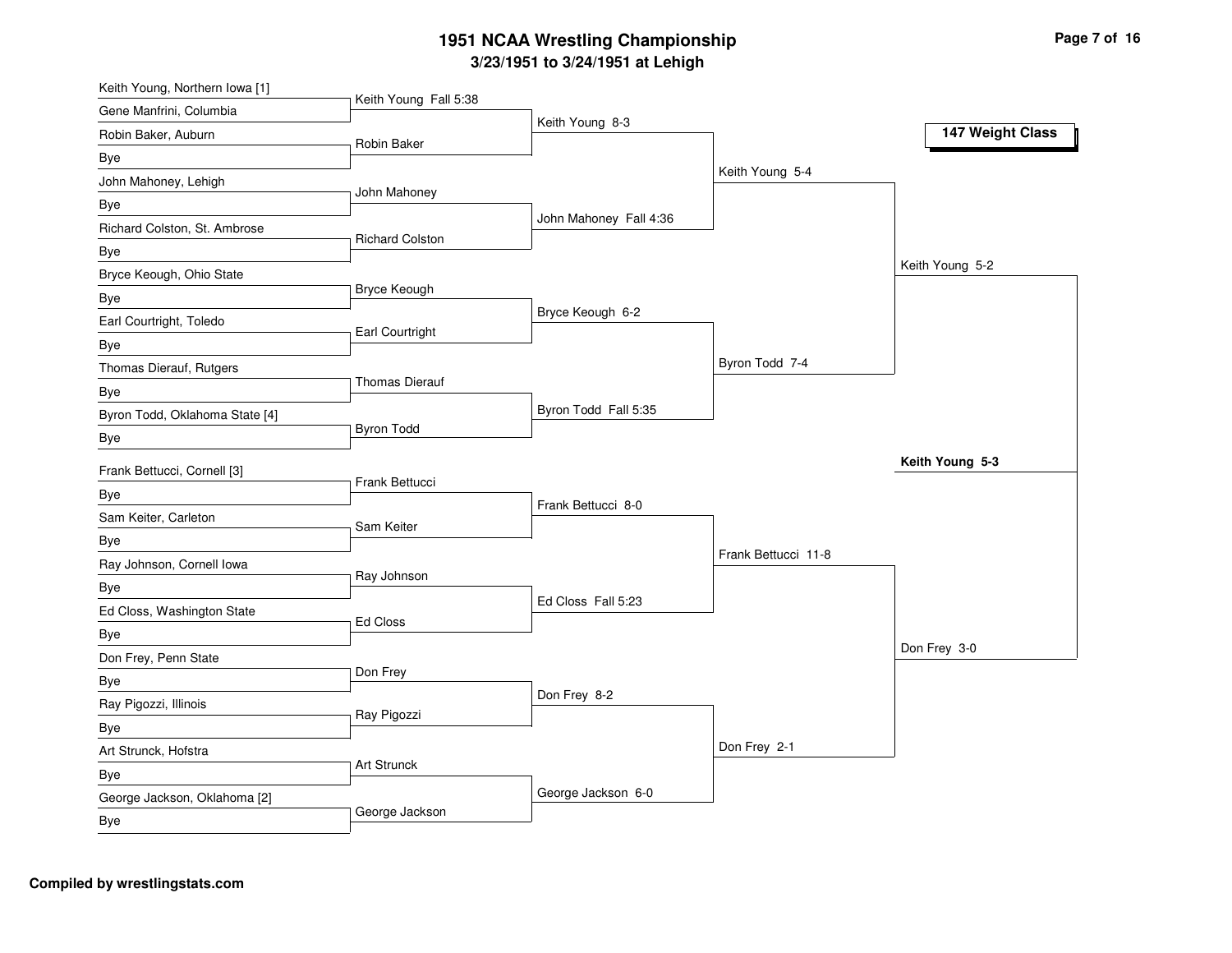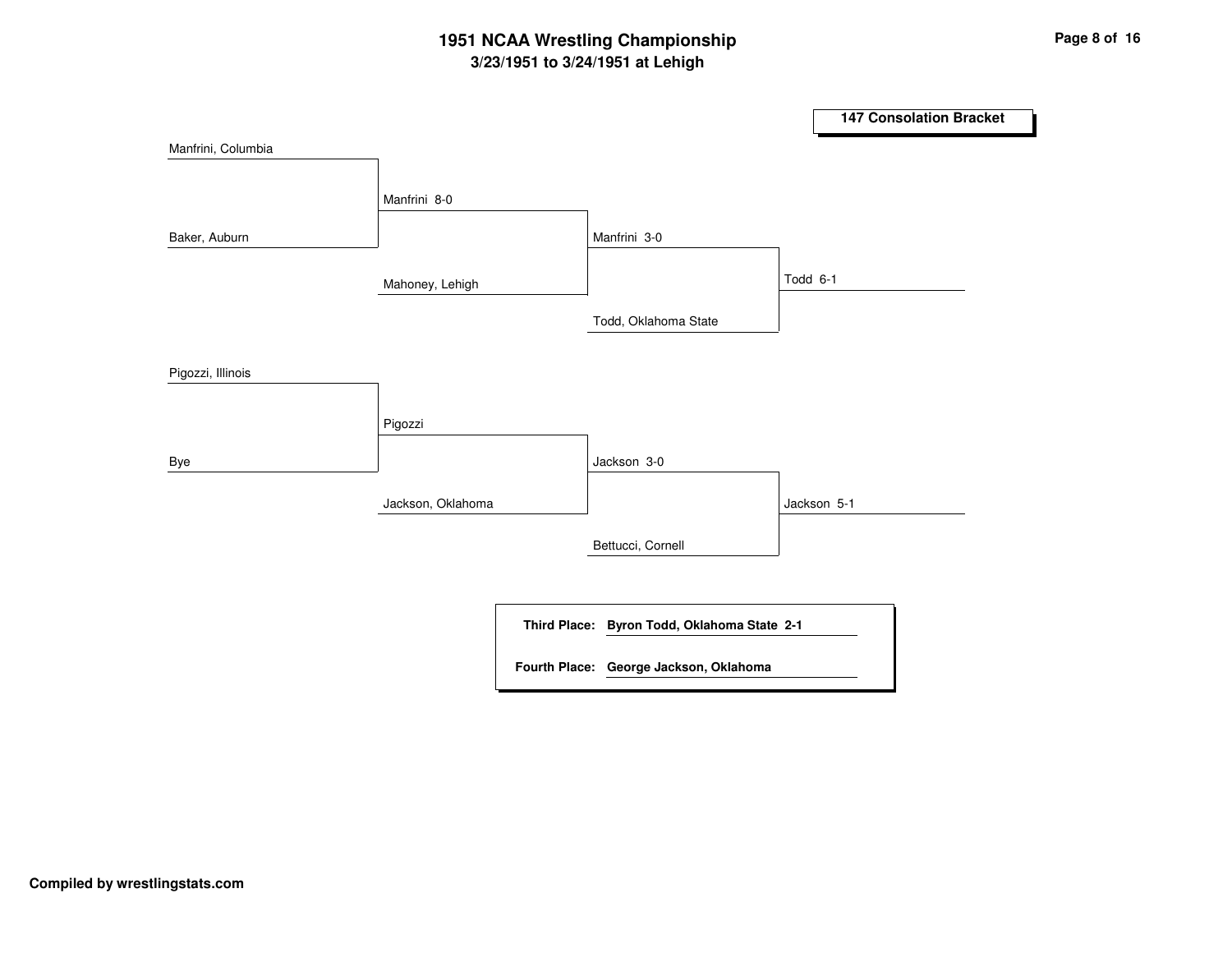| Phil Smith, Oklahoma                               |                    |                       |                 |                  |
|----------------------------------------------------|--------------------|-----------------------|-----------------|------------------|
| Joe Arnold, Cornell                                | Phil Smith 12-1    | Phil Smith 10-8       |                 |                  |
| Don Ryan, Wisconsin [1]                            | Don Ryan           |                       |                 | 157 Weight Class |
| Bye                                                |                    |                       |                 |                  |
| Joel Adelburg, Maryland                            |                    |                       | Phil Smith 3-2  |                  |
| Bye                                                | Joel Adelburg      |                       |                 |                  |
| Bill Weick, Northern Iowa                          | <b>Bill Weick</b>  | Bill Weick 9-3        |                 |                  |
| Bye                                                |                    |                       |                 |                  |
| George Bender, Michigan State [4]                  |                    |                       |                 | Phil Smith RD    |
| Bye                                                | George Bender      |                       |                 |                  |
| Don Govoni, Northern Colorado                      | Don Govoni         | Don Govoni 5-0        |                 |                  |
| Bye                                                |                    |                       |                 |                  |
| Don Swygert, Army                                  |                    |                       | Don Govoni 7-0  |                  |
| Bye                                                | Don Swygert        |                       |                 |                  |
| Bob Long, Auburn                                   |                    | Don Swygert Fall 8:58 |                 |                  |
| Bye                                                | Bob Long           |                       |                 |                  |
|                                                    |                    |                       |                 |                  |
|                                                    |                    |                       |                 | Phil Smith 10-2  |
| Fred McLean, Ohio State                            | Fred McLean        |                       |                 |                  |
| Bye                                                |                    | Fred McLean Fall 5:46 |                 |                  |
| Gene Paquette, Lehigh                              | Gene Paquette      |                       |                 |                  |
| Bye                                                |                    |                       | Fred McLean 9-0 |                  |
| Bill Turley, Hofstra                               | <b>Bill Turley</b> |                       |                 |                  |
| Bye                                                |                    | Bob Mason 2-1         |                 |                  |
| Bob Mason, Wyoming [3]                             | <b>Bob Mason</b>   |                       |                 |                  |
| Bye                                                |                    |                       |                 | Fred McLean DFT  |
| Mike Fucci, Oklahoma State [2]                     | Mike Fucci         |                       |                 |                  |
| Bye                                                |                    | Mike Fucci 9-1        |                 |                  |
| Ray Foy, Cornell Iowa                              | Ray Foy            |                       |                 |                  |
| Bye                                                |                    |                       |                 |                  |
| Bill Santel, Penn State                            | <b>Bill Santel</b> |                       | Mike Fucci 4-3  |                  |
| Bye                                                |                    |                       |                 |                  |
| Emil Perona, Rutgers<br>Phill Abromovich, Illinois | Emil Perona 9-3    | Emil Perona 12-3      |                 |                  |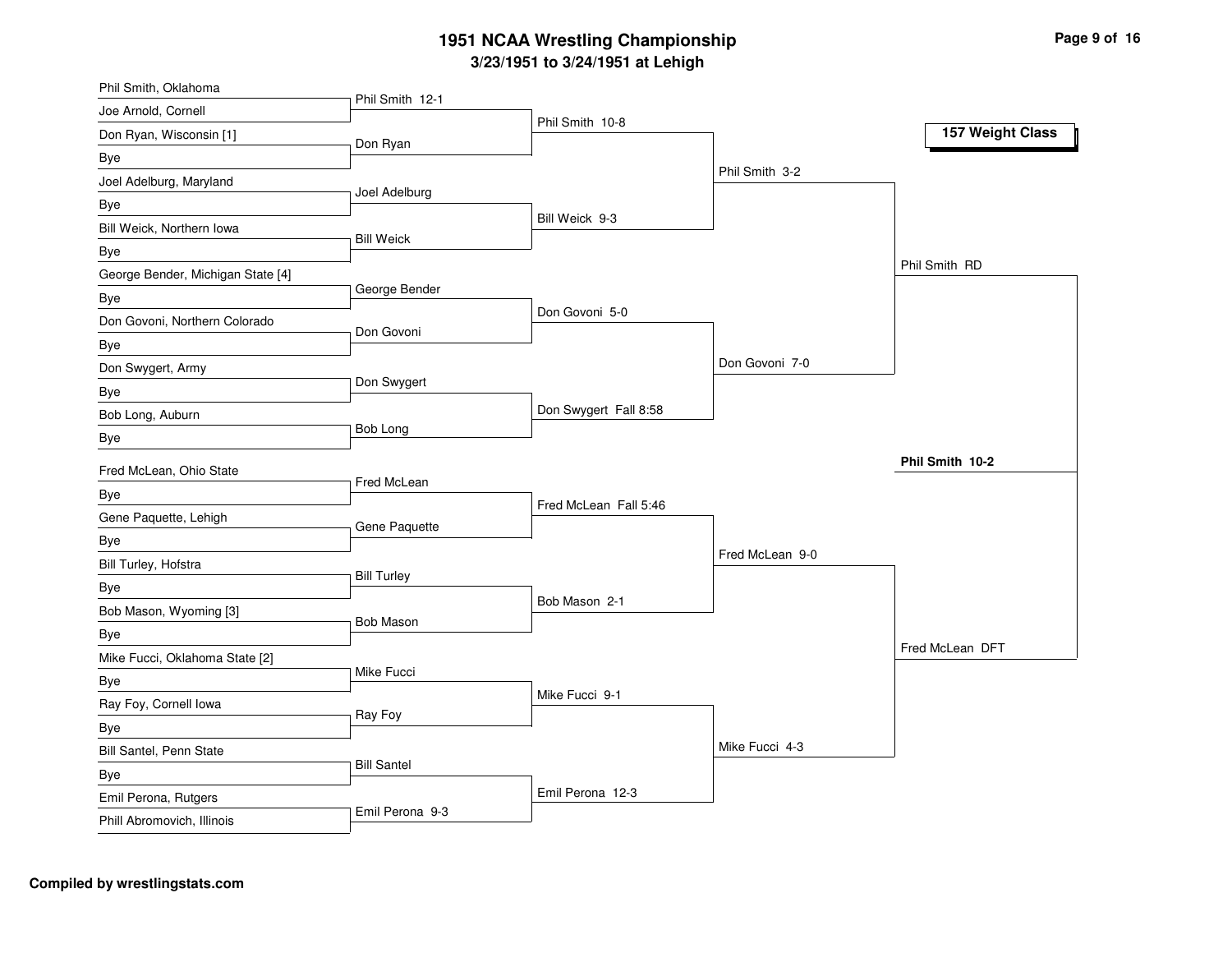## **3/23/1951 to 3/24/1951 at Lehigh 1951 NCAA Wrestling Championship Page <sup>10</sup> of <sup>16</sup>**

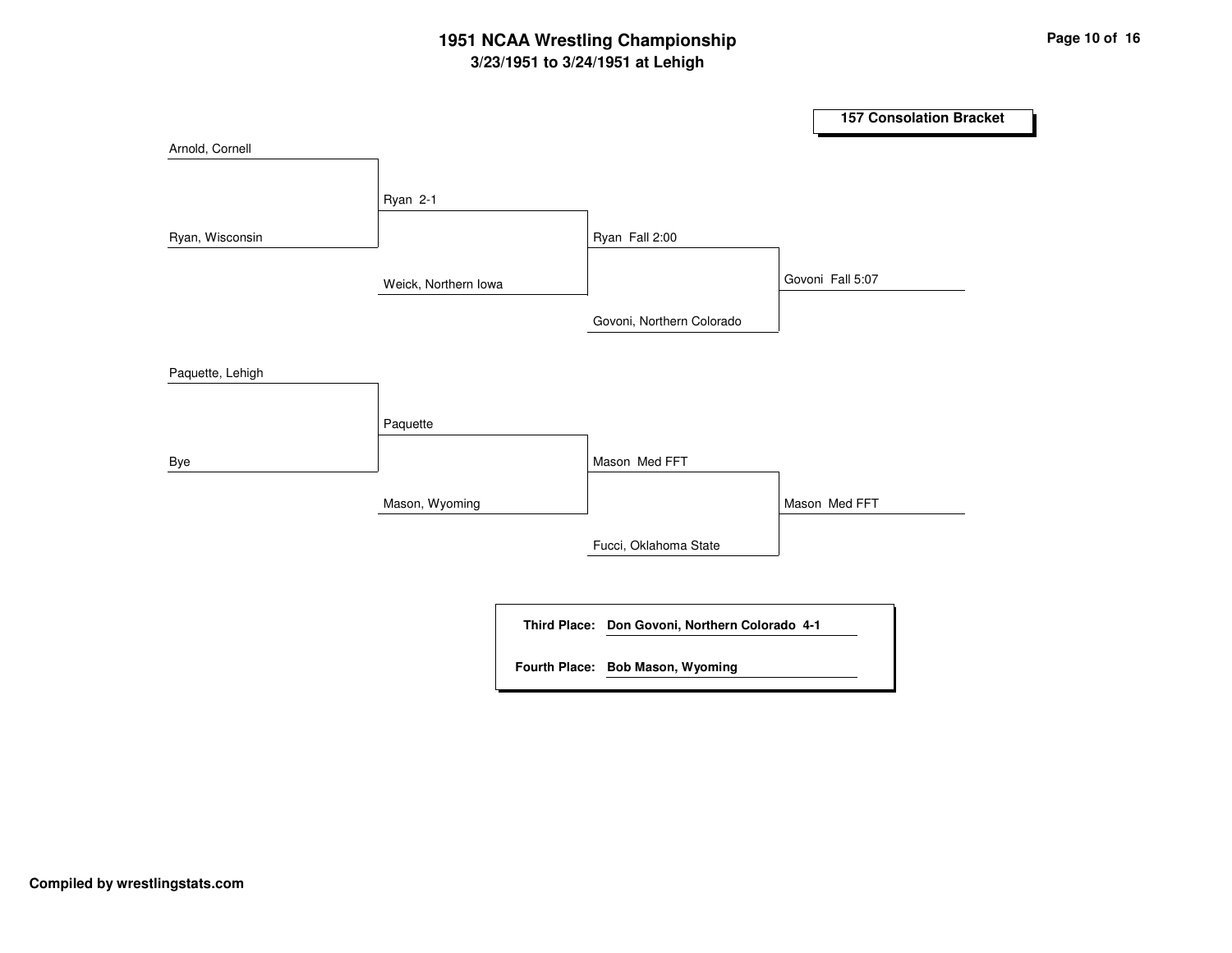# **3/23/1951 to 3/24/1951 at Lehigh 1951 NCAA Wrestling Championship Page <sup>11</sup> of <sup>16</sup>**

| Gene Gibbons, Michigan State [1] |                      |                     |                        |
|----------------------------------|----------------------|---------------------|------------------------|
|                                  | Gene Gibbons 5-2     |                     | 167 Weight Class       |
| Ken Prihoda, Minnesota State     |                      |                     |                        |
| Ken Morton, Hofstra              |                      | Gene Gibbons 6-3    |                        |
|                                  | Jack Platt 7-2       |                     |                        |
| Jack Platt, Lehigh               |                      |                     |                        |
|                                  |                      |                     | Gene Gibbons 3-2       |
| Bill Nardini, Cornell Iowa [4]   |                      |                     |                        |
|                                  | Ray Vohden RD        |                     |                        |
| Ray Vohden, Rutgers              |                      |                     |                        |
|                                  |                      | Ray Vohden 7-5      |                        |
| Lou Scalzo, Army                 |                      |                     |                        |
|                                  | Tom Titsworth 11-2   |                     |                        |
| Tom Titsworth, Oklahoma State    |                      |                     |                        |
|                                  |                      |                     | Gene Gibbons Fall 7:10 |
| Joe Butler, Oklahoma             |                      |                     |                        |
|                                  | Don Thomas Fall 4:10 |                     |                        |
| Don Thomas, Navy [3]             |                      |                     |                        |
|                                  |                      | Don Thomas 11-7     |                        |
| Bill Fritzche, Kent State        |                      |                     |                        |
|                                  | Joe Lemyre Fall 6:55 |                     |                        |
| Joe Lemyre, Penn State           |                      |                     |                        |
|                                  |                      |                     | George Graveson 6-1    |
| Clyde Dilley, Northern Iowa      |                      |                     |                        |
|                                  | Clyde Dilley 3-0     |                     |                        |
| James Mancuso, Carleton          |                      |                     |                        |
|                                  |                      |                     |                        |
| Floyd Gadt, Toledo               |                      | George Graveson 9-1 |                        |
|                                  |                      |                     |                        |
| George Graveson, Yale [2]        | George Graveson 9-1  |                     |                        |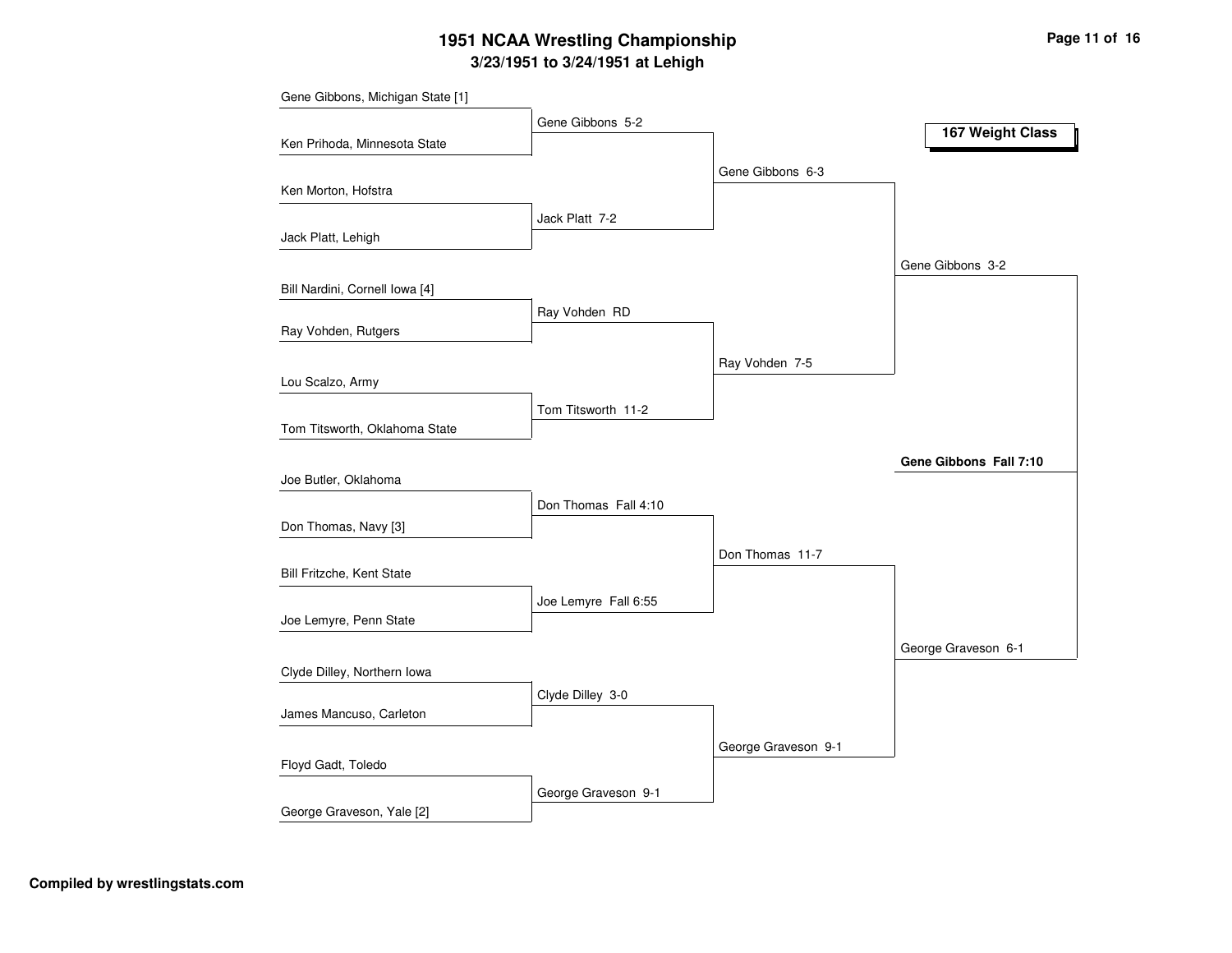## **3/23/1951 to 3/24/1951 at Lehigh 1951 NCAA Wrestling Championship Page <sup>12</sup> of <sup>16</sup>**

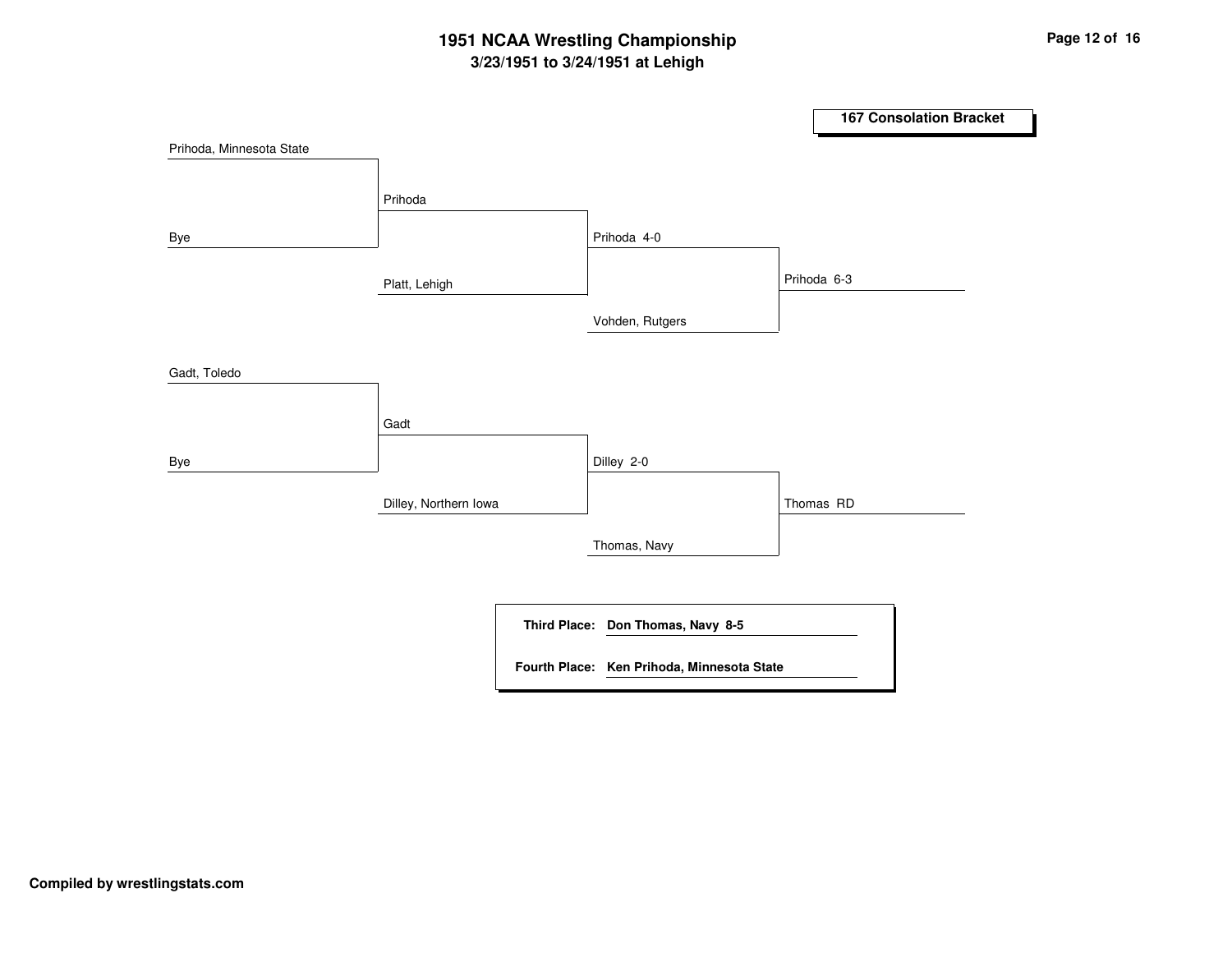## **3/23/1951 to 3/24/1951 at Lehigh 1951 NCAA Wrestling Championship Page <sup>13</sup> of <sup>16</sup>**

| <b>Bye</b>                            |                    |                     |                  |
|---------------------------------------|--------------------|---------------------|------------------|
|                                       | Jack Fisk          |                     | 177 Weight Class |
| Jack Fisk, Northern Iowa              |                    |                     |                  |
|                                       |                    | Maynard Skinner 5-0 |                  |
| Phil Donatelli, Lehigh                |                    |                     |                  |
|                                       | Maynard Skinner RD |                     |                  |
| Maynard Skinner, Colorado [4]         |                    |                     |                  |
|                                       |                    |                     | Grover Rains 3-2 |
| Ray Carlson, Waynesburg               |                    |                     |                  |
|                                       | Ray Carlson 5-3    |                     |                  |
| Jerome Steinberg, CCNY                |                    |                     |                  |
|                                       |                    | Grover Rains 10-1   |                  |
| Dick Torio, Toledo                    |                    |                     |                  |
|                                       | Grover Rains 4-3   |                     |                  |
| Grover Rains, Oklahoma State [1]      |                    |                     |                  |
|                                       |                    |                     | Grover Rains 3-2 |
| Don Dickason, Cornell                 |                    |                     |                  |
|                                       | Bob Mulvaney 7-5   |                     |                  |
| Bob Mulvaney, Hofstra                 |                    |                     |                  |
|                                       |                    | Bentley Lyon 5-4    |                  |
| Martin Schwartz, Illinois             |                    |                     |                  |
|                                       | Bentley Lyon 6-2   |                     |                  |
| Bentley Lyon, California-Berkeley [3] |                    |                     |                  |
|                                       |                    |                     | Mike Rubino 3-1  |
| Mike Rubino, Penn State [2]           |                    |                     |                  |
| Ralph Sampson, Cornell Iowa           | Mike Rubino 9-1    |                     |                  |
|                                       |                    |                     |                  |
|                                       |                    | Mike Rubino 11-3    |                  |
| Peter Bender, Rutgers                 |                    |                     |                  |
|                                       | Peter Bender       |                     |                  |
| Bye                                   |                    |                     |                  |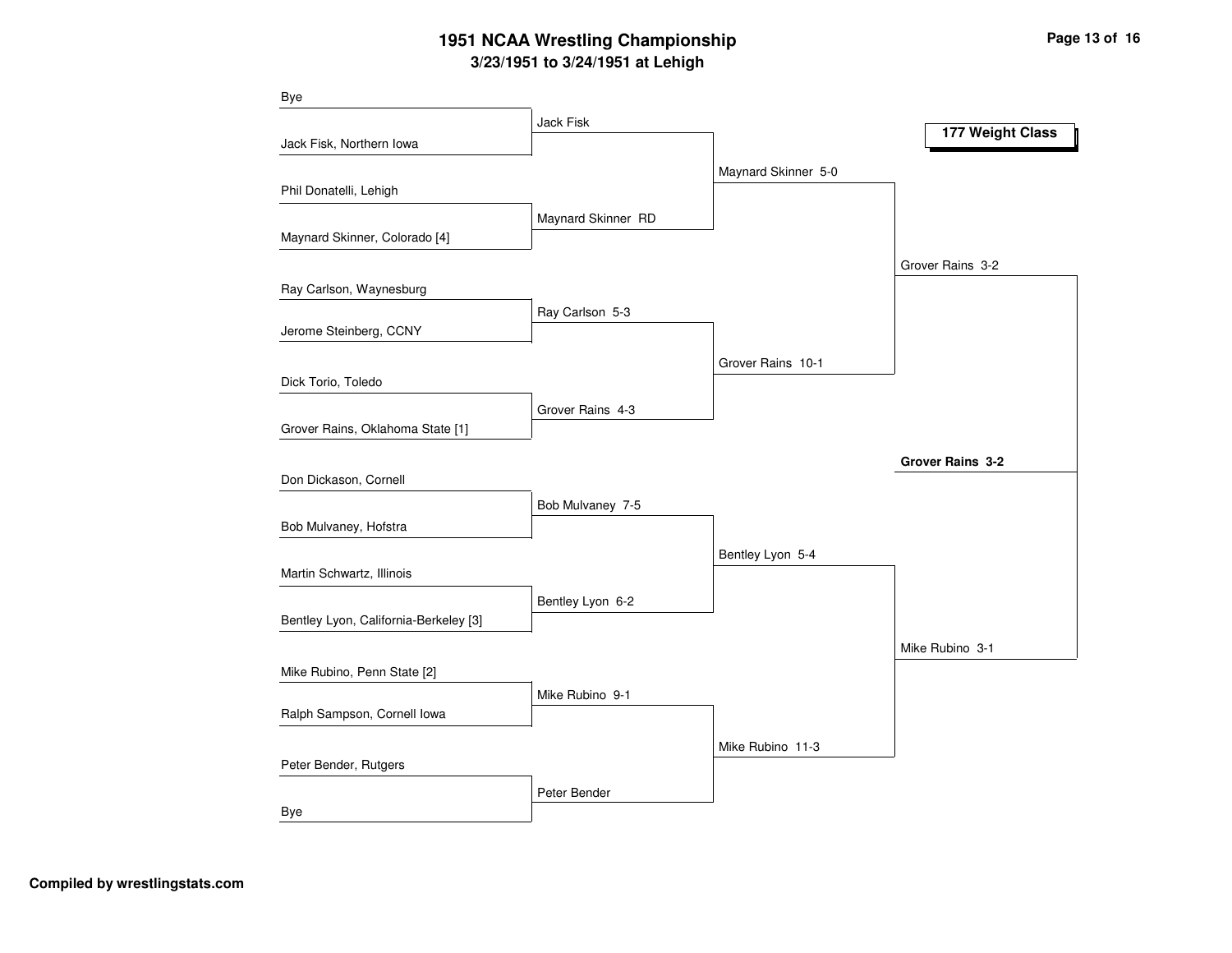## **3/23/1951 to 3/24/1951 at Lehigh 1951 NCAA Wrestling Championship Page <sup>14</sup> of <sup>16</sup>**

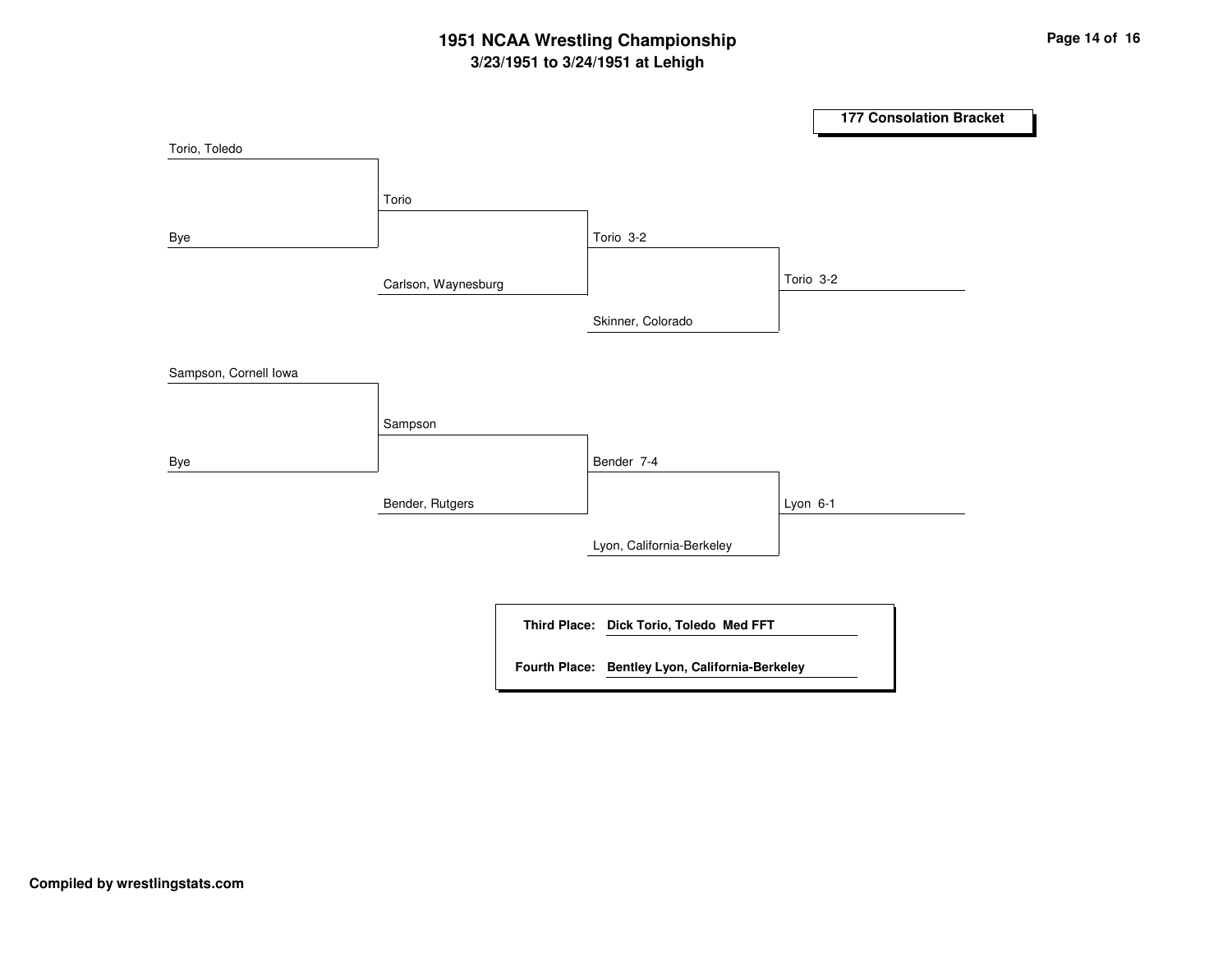# **3/23/1951 to 3/24/1951 at Lehigh 1951 NCAA Wrestling Championship Page <sup>15</sup> of <sup>16</sup>**

| Brad Glass, Princeton [1]           |                        |                       |                         |
|-------------------------------------|------------------------|-----------------------|-------------------------|
|                                     | Brad Glass RD          |                       | <b>UNL Weight Class</b> |
| Harry Lanzi, Toledo                 |                        |                       |                         |
|                                     |                        | Brad Glass Fall 2:37  |                         |
| Dick Sloan, Carleton                |                        |                       |                         |
|                                     | Jim Murray 7-3         |                       |                         |
| Jim Murray, Hofstra                 |                        |                       |                         |
|                                     |                        |                       | Brad Glass Fall 3:57    |
| Bill Priest, Northern Colorado [4]  |                        |                       |                         |
|                                     | Bill Priest 6-3        |                       |                         |
| Art Merriman, Yale                  |                        |                       |                         |
|                                     |                        | Bill Priest 3-2       |                         |
| Wilbanks Smith, Oklahoma State      |                        |                       |                         |
|                                     | Wilbanks Smith 4-2     |                       |                         |
| Lee Wachenheim, Northern Iowa       |                        |                       |                         |
|                                     |                        |                       | <b>Brad Glass RD</b>    |
| Bye                                 |                        |                       |                         |
|                                     | <b>Bill Helfferich</b> |                       |                         |
| Bill Helfferich, Ursinus            |                        |                       |                         |
|                                     |                        | Homer Barr 12-3       |                         |
| George Myers, Iowa                  |                        |                       |                         |
|                                     | Homer Barr 5-1         |                       |                         |
| Homer Barr, Penn State [3]          |                        |                       |                         |
|                                     |                        |                       | Homer Barr 6-2          |
| Bill Kerslake, Case-Western Reserve |                        |                       |                         |
| John Lezdey, Rutgers                | Bill Kerslake 9-1      |                       |                         |
|                                     |                        |                       |                         |
|                                     |                        | <b>Bill Miller RD</b> |                         |
| Don Berndt, Lehigh                  |                        |                       |                         |
|                                     | Bill Miller 10-2       |                       |                         |
| Bill Miller, Ohio State [2]         |                        |                       |                         |